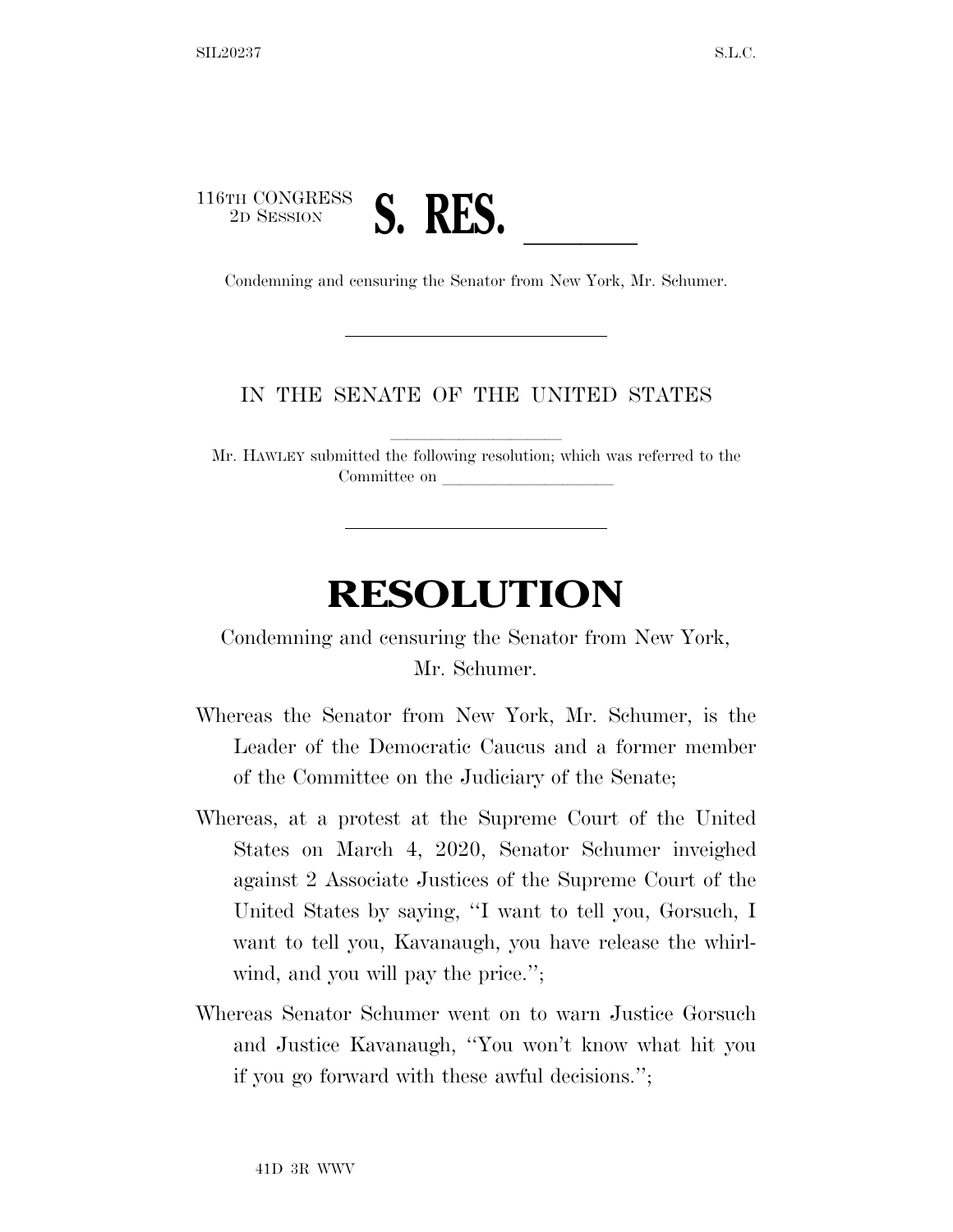- Whereas the statements of Senator Schumer are an attempt to unduly influence the judicial decisions of the Supreme Court of the United States and to undermine the vision of the founders of the United States of the ''complete independence of the courts of justice'', as Alexander Hamilton wrote in Federalist No. 78;
- Whereas the statements of Senator Schumer could be read to suggest a threat or call for physical violence against 2 Associate Justices of the Supreme Court of the United States;
- Whereas the Chief Justice of the United States immediately rebuked Senator Schumer, stating that ''threatening statements of this sort from the highest levels of government are not only inappropriate, they are dangerous'';
- Whereas, according to the Institute for Economics and Peace, political violence in the United States has increased over the last decade;
- Whereas, in 2018, the United States Marshals Service investigated 4,542 threats and inappropriate communications against the judiciary;
- Whereas 4 Federal judges have been targeted and murdered since 1979 and 2 family members of another Federal judge have been murdered; and
- Whereas Senator Schumer has acknowledged that threatening statements can increase the dangers of violence against government officials when he stated on June 15, 2017, following the attempted murder of several elected Members of Congress, ''We would all be wise to reflect on the importance of civility in our [N]ation's politics'' and that ''the level of nastiness, vitriol, and hate that has seeped into our politics must be excised'': Now, therefore, be it